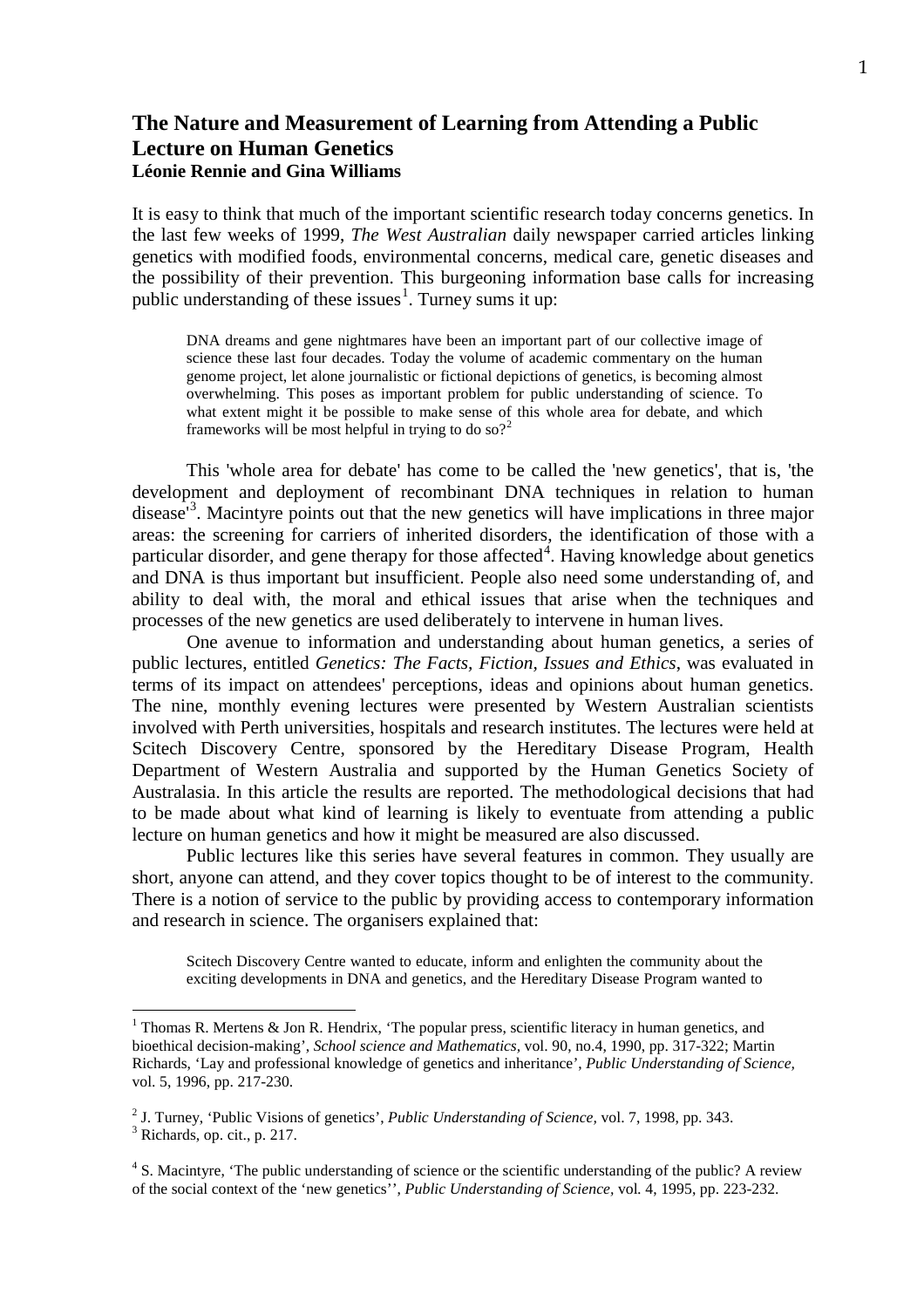promote [public understanding of] genetics, inherited diseases and the outstanding genetics research being carried out in Western Australia, nationally and internationally.<sup>[5](#page-1-0)</sup>

Like most other free-choice learning experiences, lecture series are rarely evaluated in a comprehensive way, so it was difficult to find material to help us to design our own study. Most relevant was Stutchbury's initial evaluation of 'Science in the Pub', a series of public lectures presented by well-known science communicators in a Sydney hotel<sup>[6](#page-1-1)</sup>. Stutchbury collected her data at five of the first six lectures attended by about 350 people. Attendees were asked whether they had enjoyed the lecture and whether they had learned something new. Although 72% said they had learned something new, any expansion of this tended to be quite general. Demographic data suggested the non-scientific public and the local community had not been attracted, one of the aims. We found little else to advise this study. Consequently, we turned to the literature on the public understanding of science and scientific literacy to guide our approach.

#### *Measuring People's Awareness about Human Genetics*

Much survey research of people's knowledge of scientific vocabulary and processes as measures of public understanding of science or scientific literacy reports an ignorant public. For example, Miller estimated the percentage of adults qualifying as civic scientifically literate in twelve countries to range from  $1\%$  to  $12\%$ <sup>[7](#page-1-2)</sup>. In contrast, data collected in a more interactive way describes a public that is far more knowledgeable and thoughtful than the survey research might suggest. For example, Doble concluded from an intervention study that, given access to information and opportunity to interact with it, the public can assess thoughtfully issues which are scientifically complex and contain a great deal of uncertainty<sup>[8](#page-1-3)</sup>. Kerr, Cunningham-Burley and Amos found the members of their focus groups had knowledge about the new genetics that could be categorised as technical, methodological, institutional and cultural. They concluded that 'lay people have valuable knowledge and understanding of the social world which equips them to discuss the new genetics in a sophisticated and reflexive manner'.<sup>[9](#page-1-4)</sup>

The diversity of the findings from these different research approaches has significant implications both for the effectiveness of communication between scientists and the public and the way the impact of that communication might be assessed. The common assumption that public understanding of science will improve if people are given more information is based on a deficit model of their understanding. But, as Gross points out, the deficit model works only if the aim is to transfer relevant scientific knowledge from the

<span id="page-1-0"></span> <sup>5</sup> B. Durston, A. Ghisalberti & D. Moore, (eds.), *The Proceedings of the 1998 Lecture Series Genetics: The facts, fiction, issues and ethics*, Perth, Western Australia, 1999, p. 3.

<span id="page-1-1"></span><sup>6</sup> R. Stutchbury, 'Science in the pub', in S. Stocklmayer & T. Hardy (eds.), *Proceedings of the International Conference on Learning Science in Informal Contexts,* Canberra, 1999, pp. 54-65. The series has become commercially successful and is now broadcast on Radio National. Further evaluations should provide interesting information.

<span id="page-1-2"></span><sup>7</sup> J. D. Miller, 'The measurement of civic scientific literacy', *Public Understanding of Science,* vol. 7, 1998,

<span id="page-1-3"></span> $\delta$  J. Doble, 'Public opinion about issues characterised by technological complexity and scientific uncertainty', *Public Understanding of Science*, vol. 4, 1995, pp. 95-118.

<span id="page-1-4"></span><sup>&</sup>lt;sup>9</sup> A. Kerr, S. Cunning ham-Burley & A. Amos, 'The new genetics and health: mobilizing lay expertise', *Public Understanding of Science* , vol. 7, 1998, pp. 152.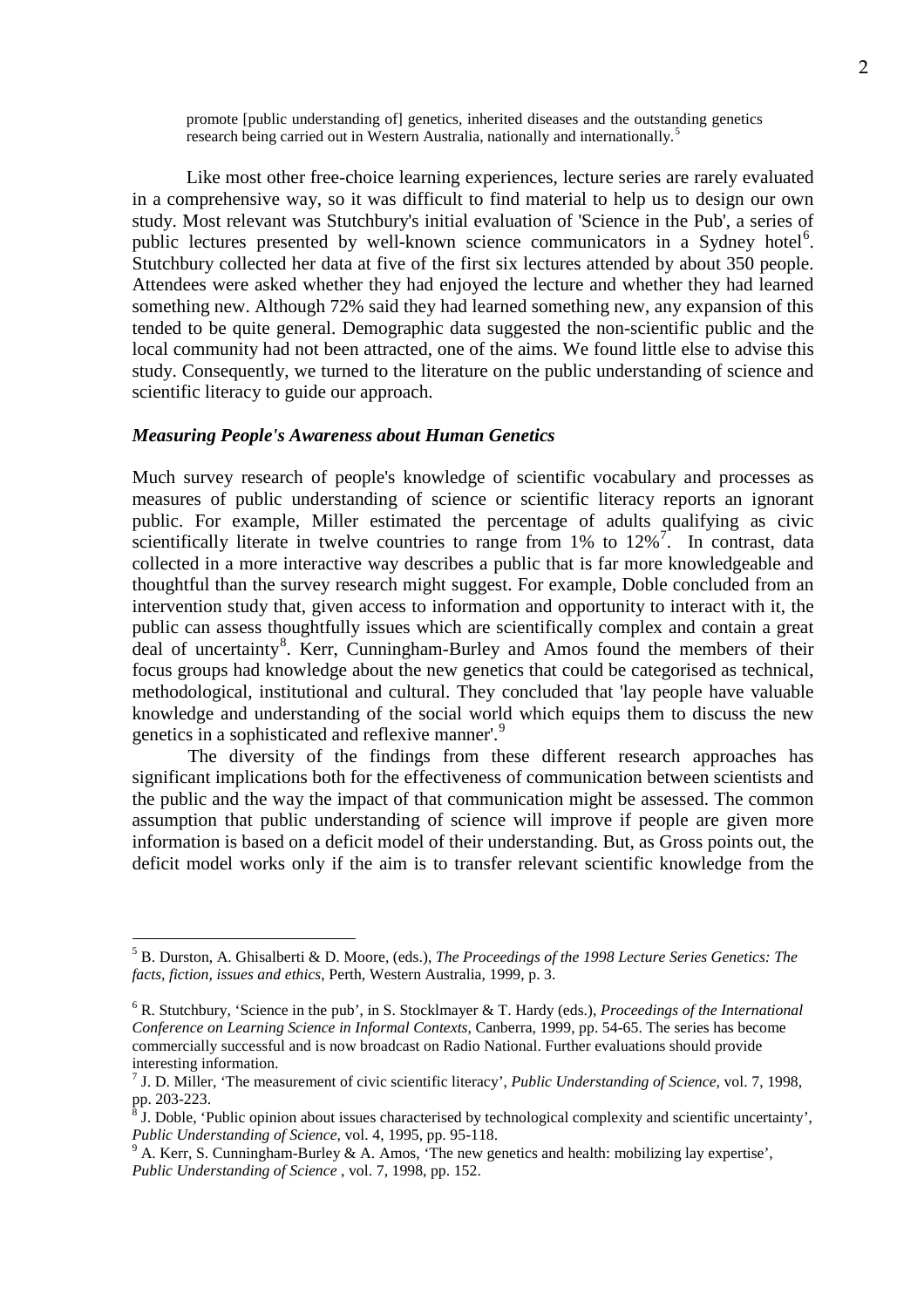experts to the public<sup>10</sup>. Rarely does this happen. People do not absorb scientific knowledge, unchanged, from any source<sup>[11](#page-2-1)</sup>. To begin with, people are likely to be receptive to scientific information only if it is perceived to be useful to them. Then, they restructure its meaning to suit their own needs, translating and reworking knowledge into a form that they can use in their own personal circumstances. Wynne concludes that

when people do see a personal or practical use for scientific understanding and are sufficiently motivated, they often show a remarkable capacity to learn and to find relevant sources of scientific knowledge.<sup>[12](#page-2-2)</sup>

This suggests that a contextual or interactive model of public understanding of science is more useful than a deficit model because it acknowledges the active role of people in building their own knowledge. Public understanding is the joint product of scientific and local knowledge<sup>[13](#page-2-3)</sup>. Effective communication between experts and the lay public must be a two-way process, so it is not surprising that calls for better public understanding of science now also call for the scientists to better understand the public<sup>[14](#page-2-4)</sup>!

The contextual or interactive model highlights two issues of importance to the present study. First, 'the public' is not a single-minded group of lay people or nonscientists. Silverstone makes this clear:

There are many publics for science: the specialist and the lay, the interested and the disinterested, the powerful and the powerless; young and old; male and female. While these publics will share much, they will also understand or misunderstand, remember or forget, in different ways.<sup>[15](#page-2-5)</sup>

A heterogeneous public means that effective communication during a lecture and the measurement of its impact must take into account the likely variety among the audience. As a group, members of the audience share a common characteristic in that they are sufficiently interested to attend, but their inherent variety will result in a range of outcomes.

The second issue is that there is no one, true science. As Lévy-Leblond notes, 'science does not produce absolute and universal truths; on the contrary, it yields only conditional statements<sup>[16](#page-2-6)</sup>. In his opinion, no assessment of public understanding of science can ignore the relative character of scientific knowledge. Further, because scientific

<span id="page-2-2"></span><sup>12</sup> B. Wynne, 'Knowledges in context', *Science, Technology, & Human Values,* vol. 16, no.1, 1991, p. 117.

<span id="page-2-0"></span> <sup>10</sup> A. G. Gross, 'The roles of rhetoric in the public understanding of science', *Public Understanding of Science,* vol. 3, 1994, pp. 3-23.

<span id="page-2-1"></span><sup>&</sup>lt;sup>11</sup> See, for example, E. W. Jenkins, 'Public Understanding of science and science education for action', *Journal of Curriculum Studies,* vol. 26, no.6, 1994, pp. 601-611; D. Layton, 'Science Education and Praxis: The Relationship of School Science to Practical Action', *Studies in Science Education*, vol. 19, 1991, pp. 43- 79; D. Layton, E. Jenkins, S. Macgill & A. Davey, *Inarticulate Science*, Nafferton, East Yorkshire, 1993.

<span id="page-2-4"></span><span id="page-2-3"></span><sup>&</sup>lt;sup>13</sup> Gross, op. cit., p. 69.<br><sup>14</sup> J-M. Lévy-Leblond, 'About misunderstandings about misunderstandings', *Public Understanding of Science,* vol. 1, 1992, pp. 17-21; S. Macintyre, 'The public understanding of science or the scientific understanding of the public? A review of the social context of the 'new genetics'', *Public Understanding of Science,* vol. 4, 1995, pp. 223-232; J. Turney, 'Public Understanding of science', *Lancet,* vol. 347, 1996, pp. 1087-1090.

<span id="page-2-5"></span><sup>15</sup> R. Silverstone, 'Communicating science to the public', *Science, Technology, & Human Values,* vol. 16, 1991, p. 106.

<span id="page-2-6"></span><sup>&</sup>lt;sup>16</sup> Lévy-Leblond, op. cit., p. 18.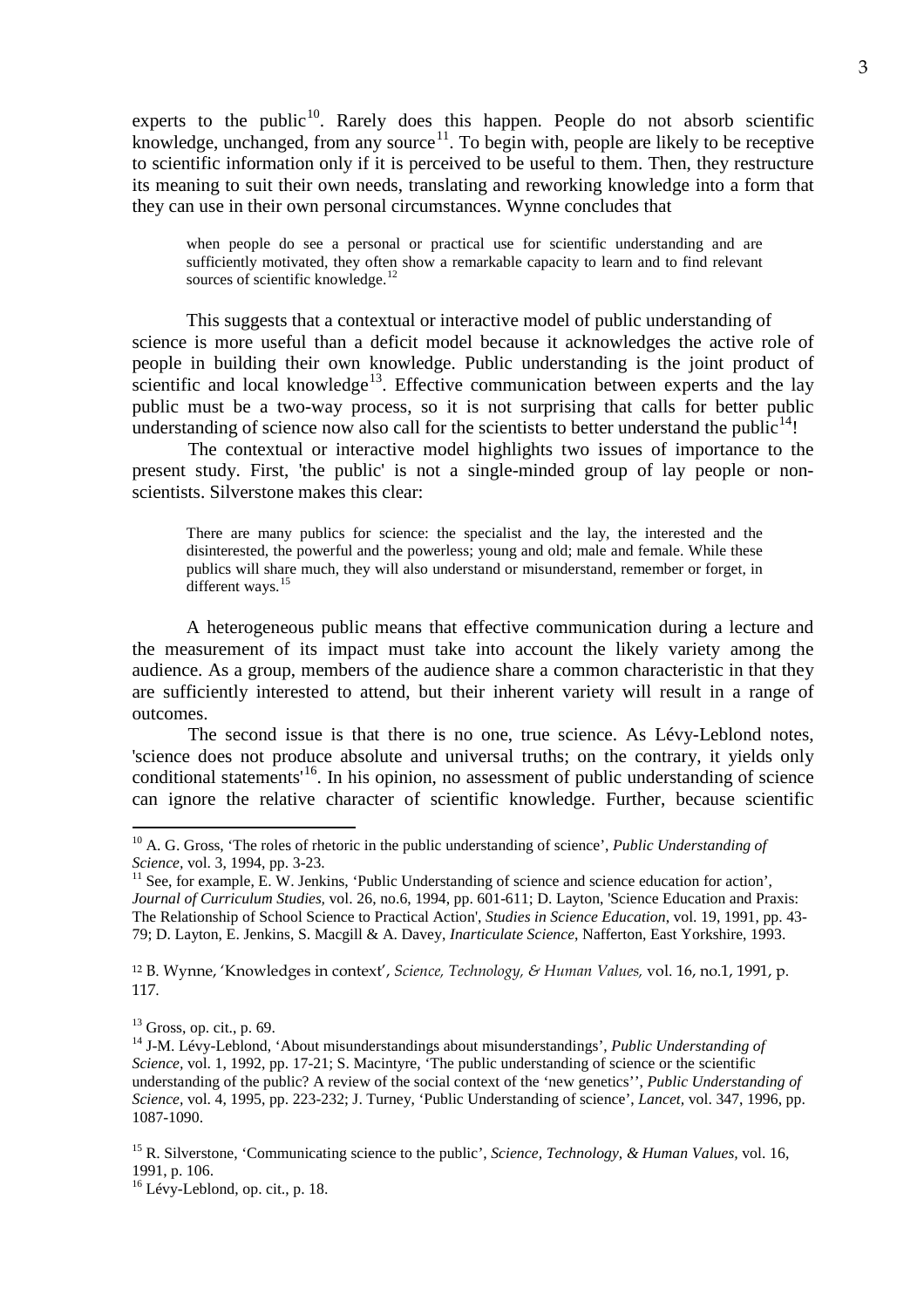knowledge is contextual, the answer to a question cannot be given meaning in the abstract. Thus, scientific expertise is not about knowing a large body of abstract results, it is 'knowing how to know: where to look, what to read, whom to ask—and why to bother<sup> $17$ </sup>. Lévy-Leblond's ideas are consistent with those of Shamos who asserts that, in terms of scientific literacy, 'what we seek is a society that (a) is aware of how and why the scientific enterprise works and of its role in that activity, and (b) feels more comfortable than it presently does with science and technology<sup>[18](#page-3-1)</sup>. Measurement of effective communication therefore, would concentrate not on people's ability to remember specific bits of knowledge, but on whether their science-related experience has helped them to think differently and more confidently about science.

Based on our review, we decided that the impact of the lecture series on human genetics could best be measured by concentrating on people's perceptions, ideas, and opinions about human genetics. Thus, we focused not on conceptual and definitional knowledge, but on people's awareness about the nature of human genetics, including its research and its effects on society, and how comfortable they felt in dealing with it.

### *The Potential Impact of the Lecture Series*

Despite the promising potential for learning and the interested audience, we knew that the impact of the lectures would be difficult to capture for several reasons. First, the lectures were transitory events lasting about one hour including questions at the end. This short time span limits the potential impact of a lecture. Also, lectures differ in content and presentation, and as different people attend different numbers and combinations of lectures, they are likely to experience different levels of impact.

Second, people vary. They have different background knowledge, past experiences, current circumstances and expectations of the lecture, leading to different potentials for learning. For example, someone interested in a particular topic and actively seeking information may learn a great deal from a lecture. Another interested person with extensive background knowledge may thoroughly enjoy the lecture, but has less potential for either cognitive or affective learning. A person with limited knowledge might find the lecture too difficult to follow, and again, the potential for impact is lessened. The greatest impact might be expected on the person who has just sufficient knowledge to understand the content, and enough interest to remain attentive.

Third, the match between the cognitive level of the audience and the cognitive level of the lecture material is important. Learning is less likely to occur when there is serious mismatch, with the lecture content so simple it is boring and irrelevant, or so complex that it is frustrating. Learning is more likely to occur when the topic is particularly relevant to the attendee, who is able to understand sufficiently to recontextualise the issues into his or her own life, and has the opportunity to ask questions for further clarification of the issues. The lecturer's presentation style is also important, in terms of ability to engage the audience, communicate the message and respond to questions.

#### *Constraints on Data Collection*

The nature and format of the lecture series have implications for the amount and type of data that can be collected. We considered a number of points that placed boundaries around our data collection.

<span id="page-3-1"></span>

<span id="page-3-0"></span><sup>&</sup>lt;sup>17</sup> ibid., p. 18.<br><sup>18</sup> M. H. Shamos, *The myth of scientific literacy*, New Brunswick, NJ, 1995, p. 219.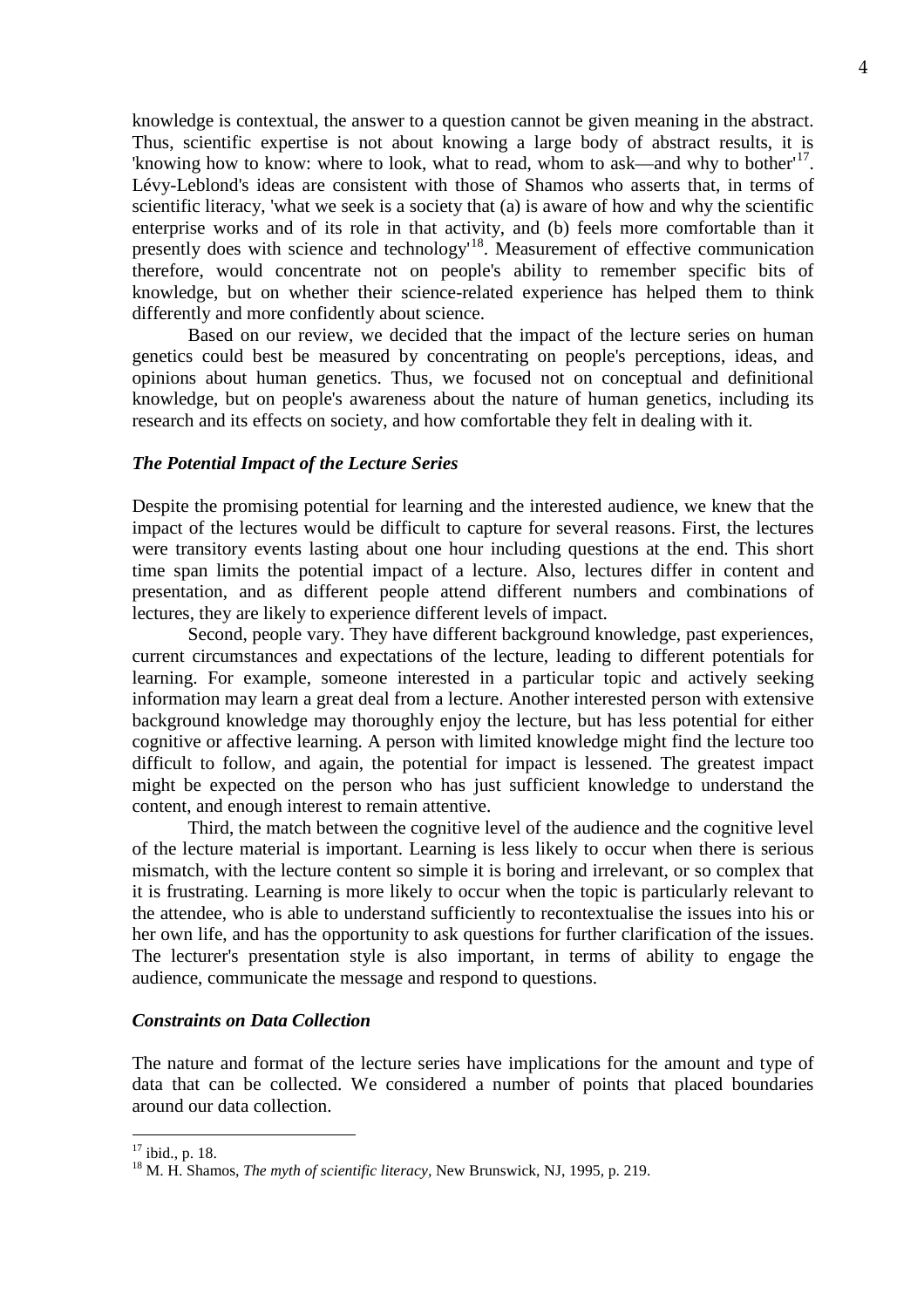Because the lectures occupy such a short period, in fairness to the attendees and the lecturer, very little time should be spent gathering data. People come to the lectures for their own purposes, not to have their time taken up by the evaluators. To limit inconvenience to the attendees we decided that data must be collected quickly.

Most people attend lectures irregularly, so it was not possible to rely on a longitudinal process of data collection, privacy was also an issue and we concluded that each person's complete set of data must be collected in one lecture. Because of the time constraints, written rather than oral data were collected.

Apart from its title, there was no information prior to the lecture about its content in terms of knowledge and attitudes that might be affected, so it was not possible to target specific knowledge, understanding or attitudes for measurement. People could be asked for their perceptions of what they learned, but this would cause further problems in how to score the data and how to combine it over lectures with different contents. There may be unexpected outcomes from the lectures, stimulated by discussion of issues peripheral to the topic, for example. Data collection thus needed to be sufficiently broad to capture a range of ideas or outcomes, including cognitive and affective aspects, and be flexible enough for use at any lecture, with a variety of attendees.

The sponsors required some demographic information to determine whom the lectures are reaching and to assist them to target future audiences. This information was also useful to the evaluators, so collecting these data served two purposes. However, sponsors also required other data, such as how people heard about the lectures, whether they wanted further information about the subject or Scitech, and if so, their names and contact addresses. Answering these questions took time away from answering other questions relating to the evaluation.

### *Development of the Instrument and Data Collection*

A three-part instrument was developed for the evaluation. Part A was used to measure the impact of the lecture and was used as both a pretest and a posttest. Part B (used as a posttest) contained items measuring people's responses to the lecture, in terms of their interest, enjoyment, etc. The items in Part C collected other information for the sponsors which was peripheral to the evaluation and is not reported further<sup>[19](#page-4-0)</sup>.

*The Perceptions about Human Genetics Survey*

Most of the development work involved Part A of the questionnaire, the Perceptions about Human Genetics Survey, which was designed to measure attendees' perceptions, ideas and opinions about human genetics. The aim was to measure cognitive and affective ideas relevant to all of the lectures in a way that was sensitive enough to detect any impact the particular lecture might make. Using a generic measure which combined cognitive and affective items, and did not depend on the specific content knowledge, meant data could be combined more easily over several lectures.

The Perceptions about Human Genetics Survey comprises fourteen items. Each item consists of two oppositely worded sentences or phrases separated by seven small boxes. Respondents selected which of the seven boxes between the end statements best represented their view of the idea described<sup>[20](#page-4-1)</sup>. A 'don't know' box was also included. The

<span id="page-4-0"></span> <sup>19</sup> Details of the full evaluation are available in L. J. Rennie & G. F. Williams, *The Evaluation of a Lecture Series in Human Genetics* (Report No. 3), Perth, 1999.

<span id="page-4-1"></span> $20$  This item format is modified from the traditional semantic differential. Here, bipolar statements rather than bipolar adjectives are used.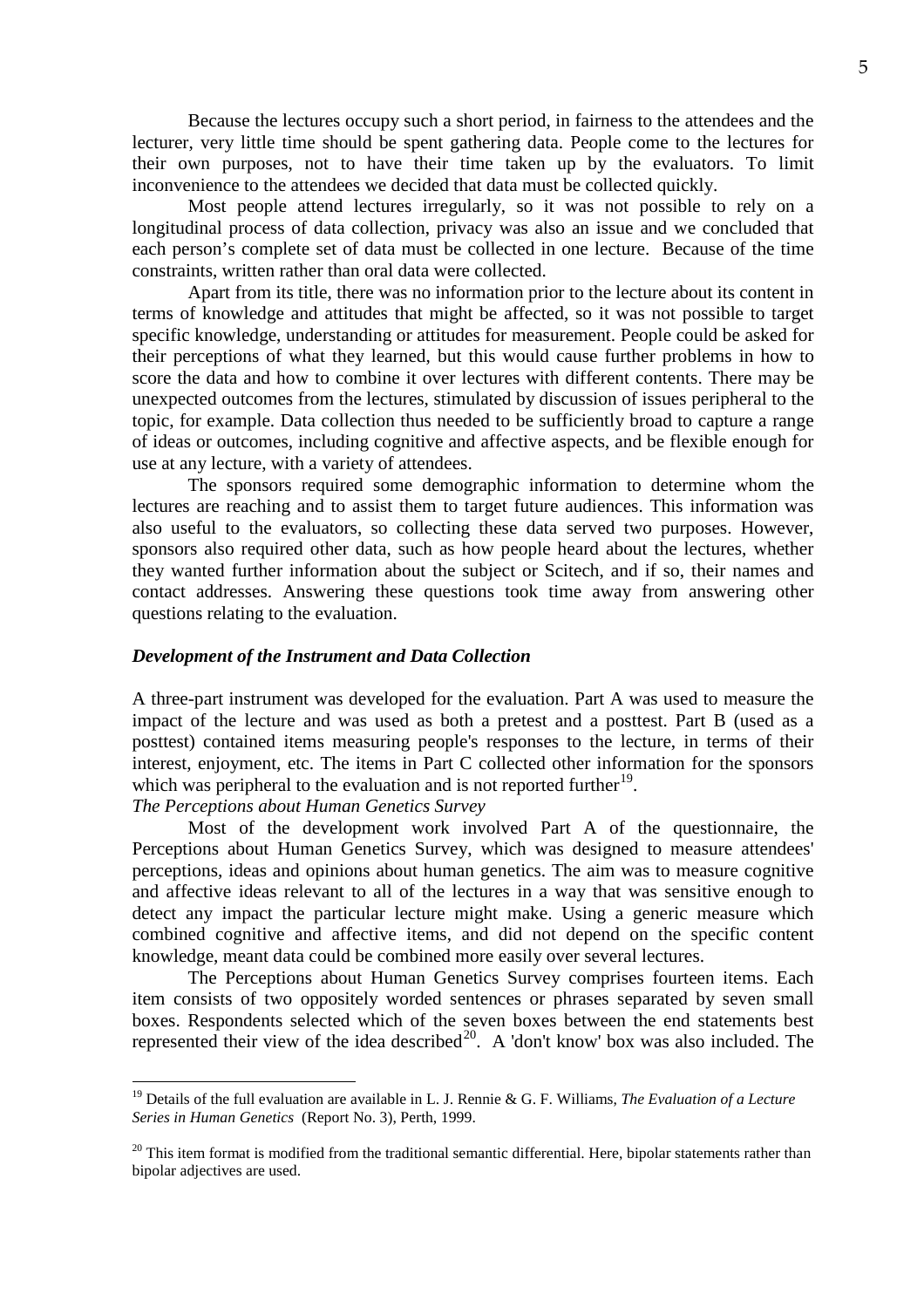wordings of all the items are shown in Figures 1 and 2. There were seven items under each of two headings, *Research in Human Genetics* and *Learning about Human Genetics*. Each item was analysed separately, providing a profile of responses to the instrument as a whole. During its development, the questionnaire was revised several times after reviews by a group of science educators and staff from Scitech, and also field-tested with a small external group.

The main purpose of the Perceptions about Human Genetics Survey was to measure the impact of attending a lecture on people's perceptions, ideas and opinions. For this the Survey was used as a pretest-posttest measure. At the beginning of the last six lectures (the period of the evaluation) each person who was attending for the first time was asked to complete the Survey prior to the lecture and again at the end. The pretest was collected before the lecture began and matched to the posttest completed at the end of lecture. Matching was done by using numbered stickers to avoid asking attendees for their names. Although this approach measured impact over only one lecture, this was considered to be the best compromise, as it could not be assumed that any particular person would be present to complete a posttest at some later date. Over the six lectures, a total of 72 first time attendees completed the pretest and posttest.

# *Audience Response to Individual Lectures*

The purpose of Part B of the questionnaire was to measure audience response to individual lectures and it was used as a posttest only for all attendees at each lecture. In addition to the five items shown in Figure 3, participants were asked three open-ended questions. Two of these related to expectations and outcomes. The third question asked for general comments on the series. Data related to age, gender, background knowledge, and suggestions for future series were also collected.

# *Increasing the Validity of the Research Design*

One problem with the pretest-posttest research designs in free-choice settings, like this lecture series, is the lack of a control group against which any change might be compared. In theory a control group with a similar demographic profile would be recruited to attend a placebo lecture and complete the irrelevant Survey on a pretest-posttest basis. But this is unrealistic. As Rennie pointed out in her review of research approaches to learning science in informal contexts, attempts to control the research situation usually end up making it artificial and contrived, seriously undermining validity $^{21}$  $^{21}$  $^{21}$ .

We searched for other ways to increase the validity of our research design. We saw two main problems. The first related to the validity of the Survey. Scrutinised by science educators and field-tested it had face validity and it was easy to complete, but we had not demonstrated that it could detect differences in people's perceptions and opinions about human genetics. The second problem related to the self-selecting audience who attended the lectures. People probably come to the lectures because they have a particular interest in human genetics, and are likely to hold positive views about it. Consequently a ceiling effect might exist on some items.

We decided that insight to both of these problems could be achieved by collecting data from people who were not involved in the lecture series and who might be expected to have different views. Two additional groups of people were targeted: a sample of shoppers at suburban shopping centres to represent the general public, and a sample of day-visitors to Scitech, that is people with some interest in science but not the specific interest in human genetics of those attending the lectures. We used the Perceptions about Human Genetics Survey to build and compare profiles of three groups:

<span id="page-5-0"></span><sup>&</sup>lt;sup>21</sup> L. J. Rennie, 'Learning Science in Informal Contexts: Perspectives from Research', in S. Stocklmayer & T. Hardy (eds.), *Proceedings of the International Conference on Learning Science in Informal Contexts,* Canberra, 1999, pp. 1-6.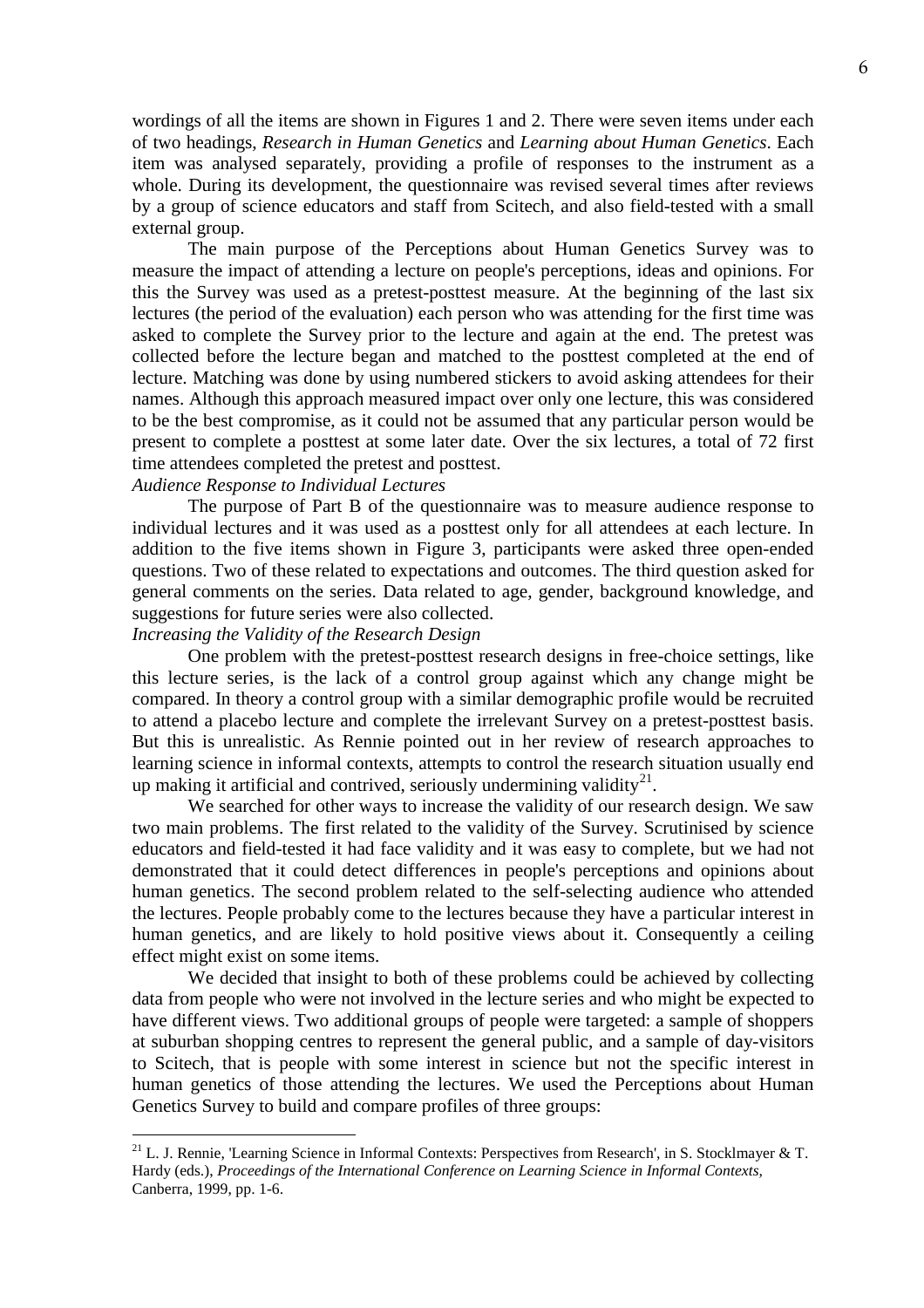- (i) a sample of 100 non-visitors. These people were sampled at four different shopping centres over five days. People walking past a predetermined point in the mall were approached and invited to respond to the Survey. People were selected using a stratified random sampling method, so as to achieve a similar age and sex profile as the attendees. We found it difficult to attract the interest of shoppers. There were 87 refusals to participate in the research; 21 people before hearing what was required, 62 did not have time, and 4 thought that their English was insufficient for the questionnaire.
- (ii) a sample of 100 people who were day visitors to Scitech. Data for this group were collected over three days at Scitech by choosing people using a stratified random sampling procedure so that the final group had a similar age and sex profile as the attendees. There were 19 refusals to complete the questionnaire - 17 people did not have time and 2 who said they 'know nothing about genetics'.
- (iii) the 72 people who attended the lectures for the first time. Data from these people were collected by a pretest at the beginning of lectures 4 to 9 and by a posttest at their end.

### *Results*

The average attendance at each lecture was about thirty-five to forty people. Scitech staff and a few other people did not complete questionnaires, either because they were eager to leave, or because they were accompanying the lecturer. Twice as many females (69%) as males attended, and 38% of the attendees were aged between 36 and 55 years. People gave their occupations as health-related professions (32%), teachers (14%), university students (15%), scientists (11%) and others in clerical or service work. Attendees were also asked to rate their background knowledge in genetics on a 7-point scale from 'extensive' to 'limited'. The average response was very close to the middle of the scale, with an almost even spread across the categories. At each lecture about 30% of people responded in the two categories nearest 'extensive' and about 30% responded in the two categories closest to 'limited'. These data suggest that the lecturers faced a challenge to ensure that their presentation catered for a range of background knowledge among the audience.

The results are reported in two sections corresponding to the two parts of the questionnaire. For Part A, responses to the Perceptions about Human Genetics Survey are analysed, including the comparison between the attendees and the non-attendees, and between the pretest and posttest measures of the attendees. Attendees' reactions to the individual lectures are reported from Part B.

## *Perceptions and Ideas about Human Genetics*

The profiles of the four data sets are presented in Figures 1 and 2, which give the percentage responses to each of the seven items for *Research in Human Genetics* and the seven items for *Learning about Human Genetics*, respectively<sup>[22](#page-6-0)</sup>. Each graph shows the percentage of people from each of the four data sets responding to each of the seven response categories and, on the far right, the percentage who responded 'don't know'. Using these data we made two kinds of comparison. The first comparison among the results of

<span id="page-6-0"></span><sup>&</sup>lt;sup>22</sup> These results have the wording of the items arranged so that the right hand side represents the more positive or scientific view about science and human genetics, and the left hand side represents a less positive or scientific view. On the actual questionnaire, some of the questions were worded in the reverse order.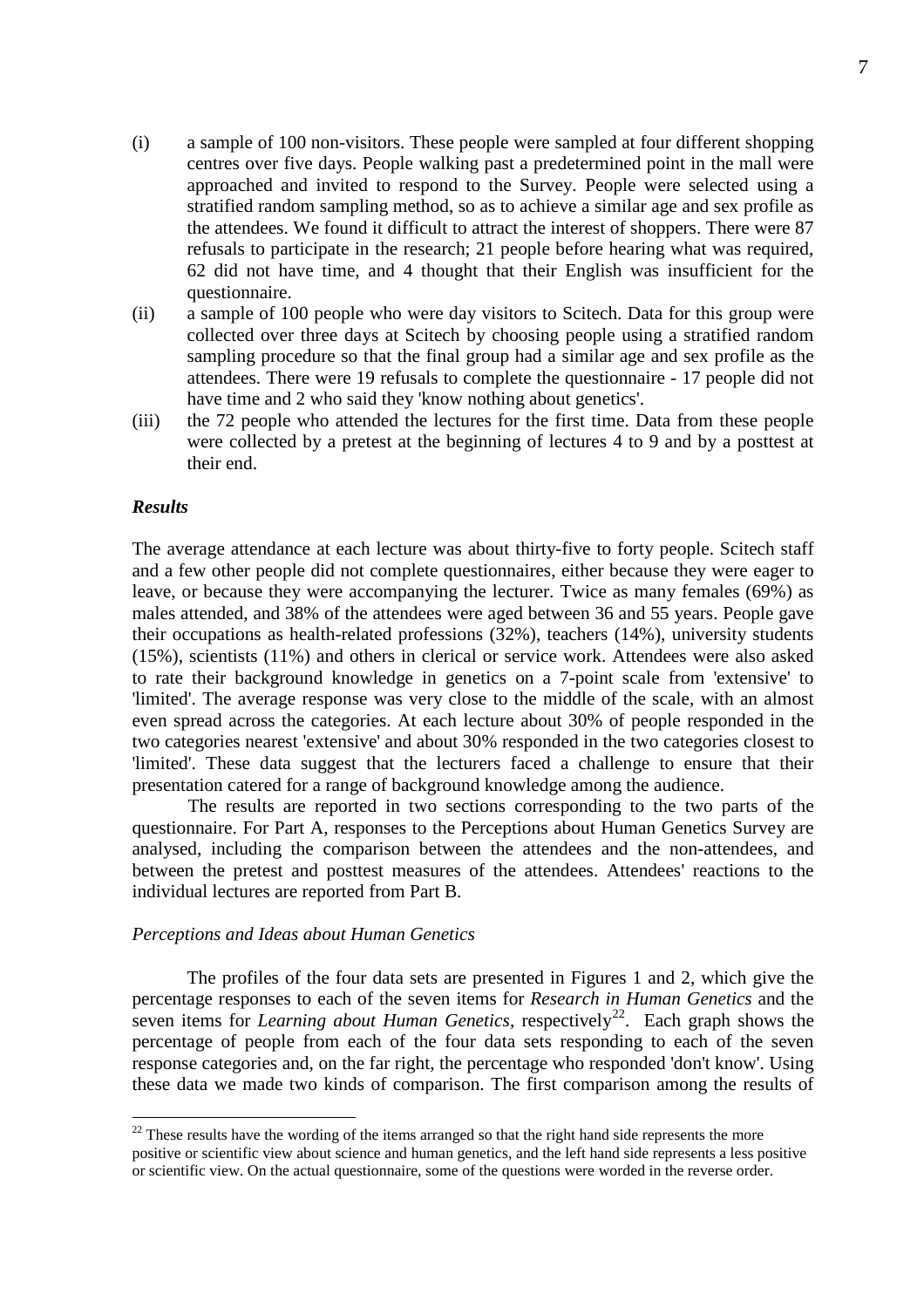the non-visitors, day visitors, and the pretest data from the attendees was aimed at testing the validity of the Survey and it also helped to describe the attendees by comparing their ideas with those of the non-attendees<sup>23</sup>. The second comparison between the pretest and the posttest responses of the attendees to the Perceptions about Human Genetics Survey, enabled a measure of the impact of that one lecture. Each lecture is different and they possibly have different effects. However, because the numbers were small, the data were collated over all six lectures and the combined results for 72 first time attendees are presented in Figures 1 and 2. These results might be interpreted as representing the average effect of attending one lecture of the series<sup>24</sup>.

### *People's Perceptions and Ideas about Research in Human Genetics*

It can be seen from Figure 1 that people generally responded positively to the first three items, and that those attending the lectures were the most positive group. In fact, the pretest results of the attendees (third column of data on the graphs) are statistically significantly more positive than those of the non-visitors and day visitors to Scitech (the first two columns on the graphs). The posttest results (the fourth, white column of data) are even more positive than the pretest for the attendees (that is, their responses *before* the lecture), but there are clear ceiling effects, and the pre/post difference reached statistical significance only for Item 3. As the focus of the lecture was the importance of genetics research to understanding human diseases, this gain is pleasing, especially with such positive opinions to begin with.

### *Insert Figure 1 about here*

For Item 4, there was a tendency for respondents to believe that knowledge from research in human genetics will be misused. The posttest results showed no clear trend. Overall there were no significant differences between the three groups. The responses for Item 5 are also well spread, but with more people responding at the benefit side of the response categories than the risk side. The posttest responses of the attendees are the most positive, and are statistically significantly more positive than the pretest.

About 50% of people responded positively to Item 6, 30% negatively, and 20% chose '4', the middle category. The lectures seemed to have little impact on the posttest responses. There wasn't much difference between the attendees and the visitors on Item 7, but the non-visitors (the shoppers) were the least positive, and this difference is statistically significant. Attendance at the lecture had little impact on this idea.

### *People's Perceptions and Ideas about Learning in Human Genetics*

The results in Figure 2 show that there was strong agreement by all groups to items 8, 9, 11 and 12. For each of these items, the lecture attendees gave the most positive responses, and the differences were significant for Items 9, 11 and 12.

<span id="page-7-0"></span><sup>&</sup>lt;sup>23</sup> To examine the statistical significance of the difference in the responses of the three groups of people we used the Kruskal-Wallis one-way analysis of variance (corrected for ties). In Figures 1 and 2, the items with statistically significant differences in the patterns of responses are marked with \*.

<span id="page-7-1"></span><sup>&</sup>lt;sup>24</sup> We used a Wilcoxon matched-pairs signed-rank test to determine whether the change between pretest and posttest was statistically significant. In Figures 1 and 2, the items with statistically significant differences in the patterns of responses are marked with †.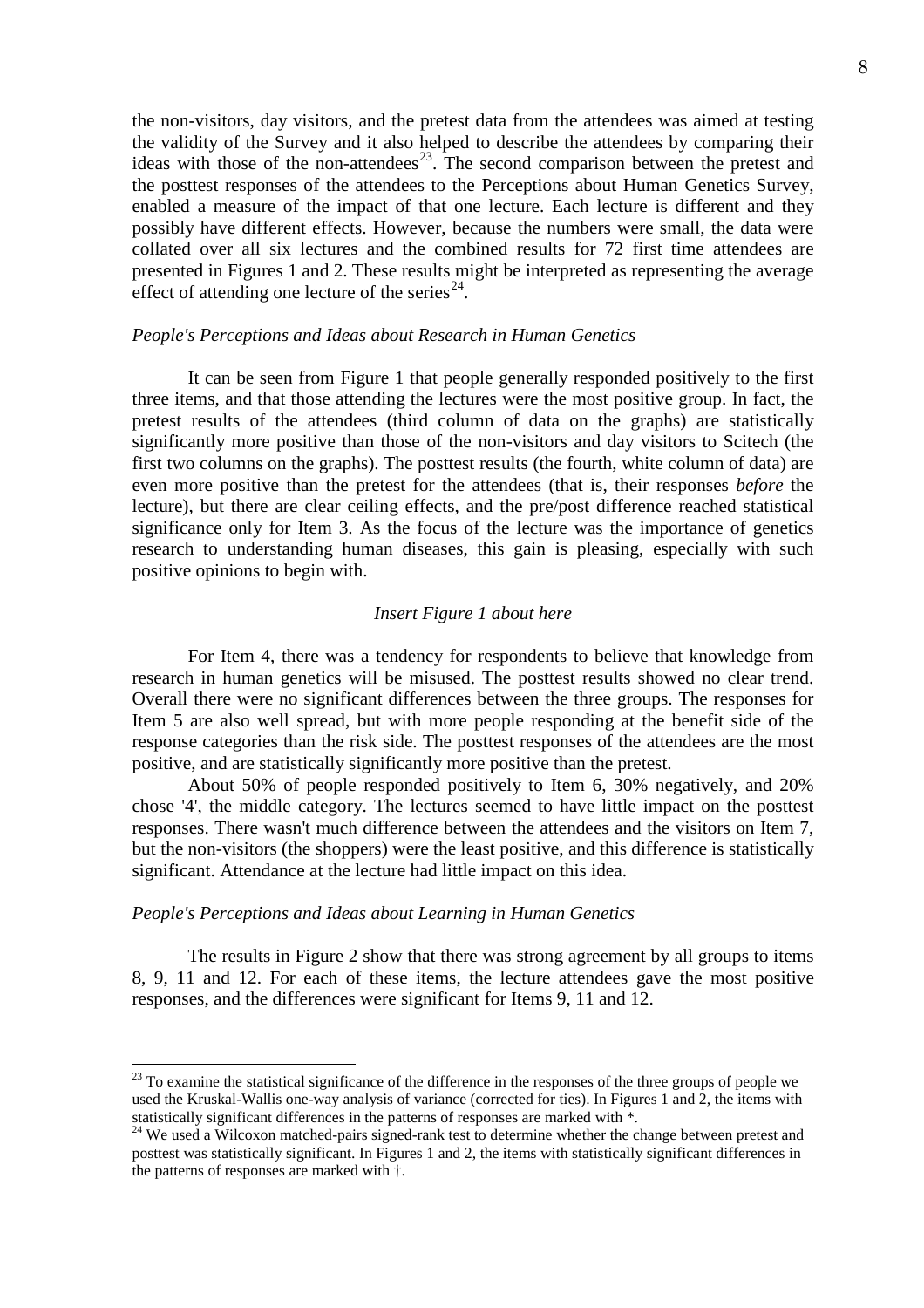#### *Insert Figure 2 about here*

For Items 8, 9 and 11, the posttest responses of attendees were more positive than those for the pretest, suggesting a favourable impact of the lecture, but because the pretest responses were so positive, there was little room for impact. Only on Item 8 was the difference statistically significant.

Lecture attendees were more positive in their responses to items 10 and 13 than the other two groups of people, and the differences were statistically significant. Comparison between the pretest and the posttest responses for the lecture attendees indicate no change on Item 10, but a statistically significant positive change for Item 13.

The responses to item 14 are well spread out, although it seems that the lecture attendees had a more scientific view of the uncertainty of knowledge than the other groups. The differences for this item are statistically significant, at least between the attendees and the non-visitors. Interestingly, the posttest responses show that a third of the attendees came to the view genetics knowledge as factual, rather than tentative. This item thus had a statistically significant change towards what seems a less scientific view, perhaps an outcome from lecturers who conveyed a persuasive degree of certainty in their presentation.

Two other points can be made from these results. Firstly, the percentage responding 'don't know' decreased on the posttest, suggesting that following the lecture many attendees felt they had sufficient information to form an opinion. Secondly, examination of the results lecture by lecture indicated a good deal of variation in responses to some items. Numbers were too small to do a meaningful analysis of this variation, but it must be remembered that only average results across the lectures have been reported.

# *How Did the Audience Respond to the Lectures?*

Figure  $3^{25}$  $3^{25}$  $3^{25}$  summarises the 181 responses relating to how participants perceived each lecture. Overall, attendees thought that the lectures were easy to understand, interesting to the audience, and informative (Figure 3). There were clear differences in response depending on the lecturer involved.

#### *Insert Figure 3 about here*

This variable pattern of results is perhaps not surprising, as different lecturers have different skills of communication. Our own informal observations and notes of the lectures were consistent with these variations. The most successful lecturers engaged the audience by being interested in them, as well as in their own topic, and were available after the lecture for informal questions and discussion over refreshments. Attendees found it helpful if lecturers provided an initial overview of their lecture.

The responses to the open-ended questions gave some insight to the data reported in Figure 3. Most people hoped to gain an increase of knowledge and understanding (84% of all responses). Within the group some attendees were hoping to gain specific information, whilst others were interested in more general information about genetics, genetic diseases and research. Some attendees mentioned gaining understanding about risks and procedures. A few responses (5%) referred to updating knowledge in the area of genetics and genetic research. Some responses (4%) indicated the desire to gain genetics

<span id="page-8-0"></span><sup>&</sup>lt;sup>25</sup> The number of people responding was less than 181, as many completed Part B at more than one lecture.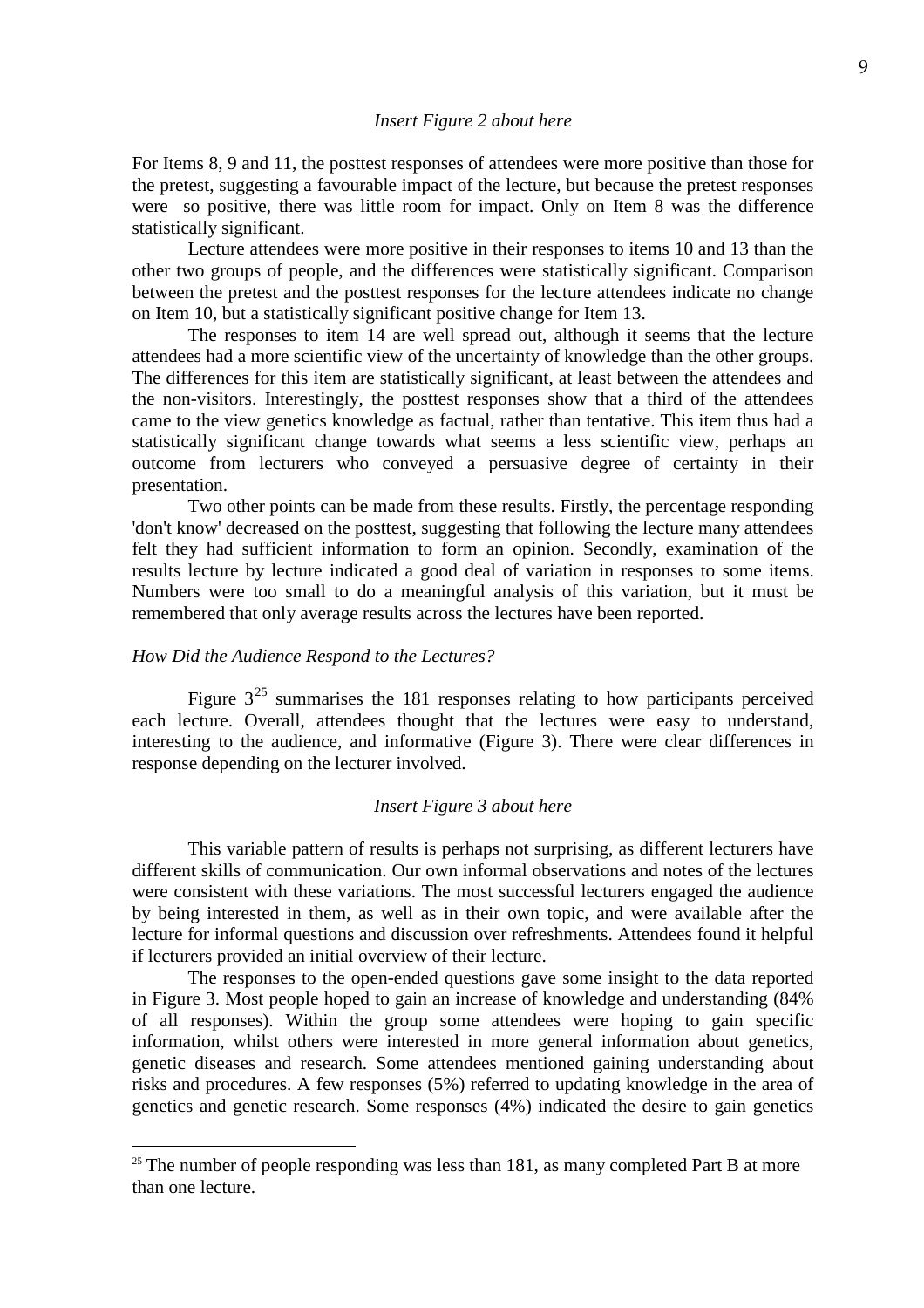knowledge for future use, including future career choices. Our conversations with attendees confirmed that some attendees hoped to gain more information about genetic diseases affecting their families.

The second open-ended question asked attendees what, for them, was the most important outcome of the lecture. Many attendees stated that the most important outcome of the lectures was an increase in knowledge and understanding of genetics (72% of all responses). Increased interest in genetics generally, as well as interest and motivation to learn more about genetics were also common responses (11%). Other outcomes included gaining an update in the area (3%), and answering questions that attendees had (3%). There were comments that focused on social and political factors associated with the lectures and information communicated, such as the importance and possibility of public education and the need for legislation and ethical consideration of research (9%). A few responses (2%) indicated some attendees thought the most important outcome of the lectures was the success of the lectures themselves.

A third open-ended question asked for general comments about the lectures and lecture series. The attendees' responses were positive, complimenting the lecture series and applauding the organisers (39%), and finding the lectures both informative and interesting (22%). Some responses suggested improvements about the presentation and content, including simplifying the language (22%).

The need for accessible information was raised (11%). At each lecture, a take-home folder was available containing useful general information and brochures about activities, the addresses of centres and foundations related to the Hereditary Disease Program. Although the brochures provided contact phone numbers and addresses, it seems that additional information about the specific content of the particular lecture was desired.

At the final lecture, attendees were asked two new questions about the extent to which they thought that their interest in, and knowledge about, human genetics had increased. Their responses are reported in Figure 4.

#### *Insert Figure 4 about here*

The results are particularly positive for interest, with more than 60% of the audience responding in the top two categories. For increased knowledge, 42% responded in the top two categories. No person said that their interest or knowledge had not increased. In the minds of the attendees the lecture series has met the aims of the organisers in terms of helping people to understand more about genetics and to increase interest in it.

## *Discussion*

What has this study achieved in terms of understanding how attendance at lectures can promote people's awareness of and ideas about human genetics? In seeking to answer this question we had to come to grips with the methodological issues inherent in any attempt to assess the outcomes of free-choice activities offering the public a greater understanding of science. Free-choice activities result in outcomes that are very personal, frequently ephemeral, and invariably elusive. This presented us with a range of measurement and research problems that needed to be overcome if these outcomes were to be captured. The solutions and our rationale for them have been outlined above.

Considering the constraints to measuring any change in people's perceptions and ideas brought about by attendance at only one lecture, and the very positive initial responses of the attendees to many items, the results were encouraging. For 10 of the 14 items of the Perceptions about Human Genetics Survey, the number of positive changes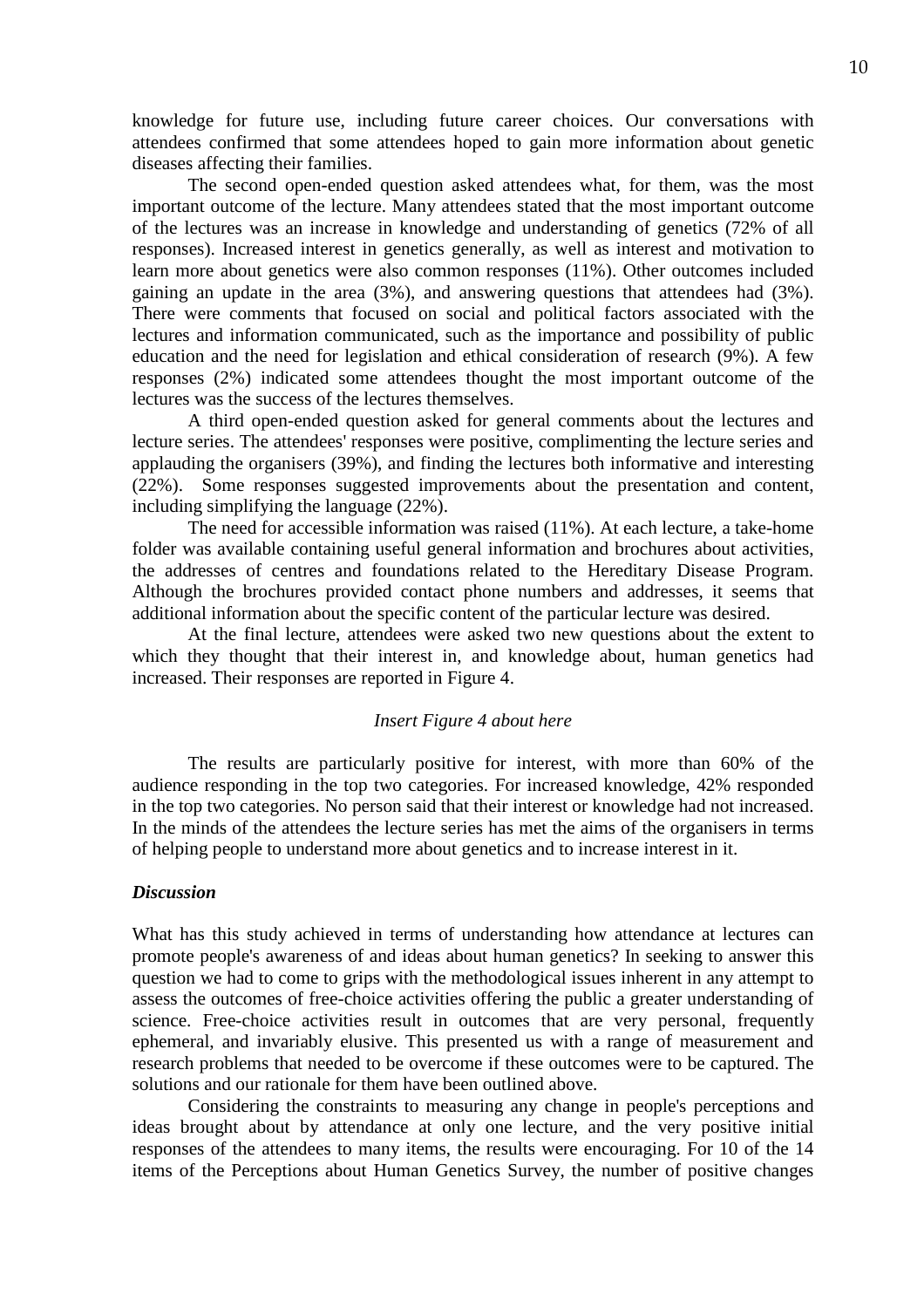exceeded the number of negative changes. On average, people became more positive about the practical applications of research in human genetics, that benefits were likely to outweigh risks, that everyone needs some knowledge about human genetics, that it was interesting to them and they were confident talking about it. These results are generally consistent with our hopes that people's experiences in the lectures had helped them to think differently and more confidently about science.

We decided to take a broad perspective, in line with St John and Perry's notion that evaluation should examine how experiences contribute to people's broader relationships with science, rather than restrict our investigation to increases in their specific knowledge. We saw a heterogeneous public exposed to a range of views of science, emphasising the utility of an interactive model of the public understanding of science and the futility of working with a deficit model. The demographic data showed that attendees had a range of occupations, and had quite varied backgrounds in genetics. They gave varying reasons for attending and indicated that they had gained different outcomes. The lectures differed in content and presentation, and attendees responded to lectures differently. For example, attendees appreciated the "human side" of research. Some particularly successful lecturers talked about the research process and dealt with personal and social issues relating to their topic.

Lectures provide an avenue to information and understanding of contemporary scientific issues, and, compared to most media presentations, they can offer effective twoway communication. Lecturers can judge audience reaction and adjust their presentation accordingly, and the audience can ask questions for clarification and extension of information. Was this lecture series successful? According to the attendees' own opinions, their interest and knowledge increased quite substantially. According to the results from the Perceptions of Human Genetics Survey, there were measurable changes even with a ceiling effect on some items. Do these changes indicate success? Not entirely. The demographic data revealed that, like 'Science in the Pub<sup>'26</sup>, the lectures were not reaching the general community. Most of the people who attended the lectures were students, scientists, nurses and teachers, who are more informed that the average person we surveyed in shopping centres. Thus the problem of how to encourage a wider audience to attend the lectures remains. Nevertheless the organisers have already planned the next lecture series.

# *Acknowledgments*

We wish to thank Dr Annie Ghisalberti, CEO, Claire Tomlinson, Public Programs Coordinator, and all other staff at Scitech Discovery Centre for their willingness to be involved in this study. We also thank the lecturers who kindly supported our data collection. This project is part of *Developing the potential of interactive science and technology centres to promote understanding about science and technology funded by the* Australian Research Council. The opinions in this report are those of the researchers and not the funding body.

<span id="page-10-0"></span>Stutchbury, op. cit.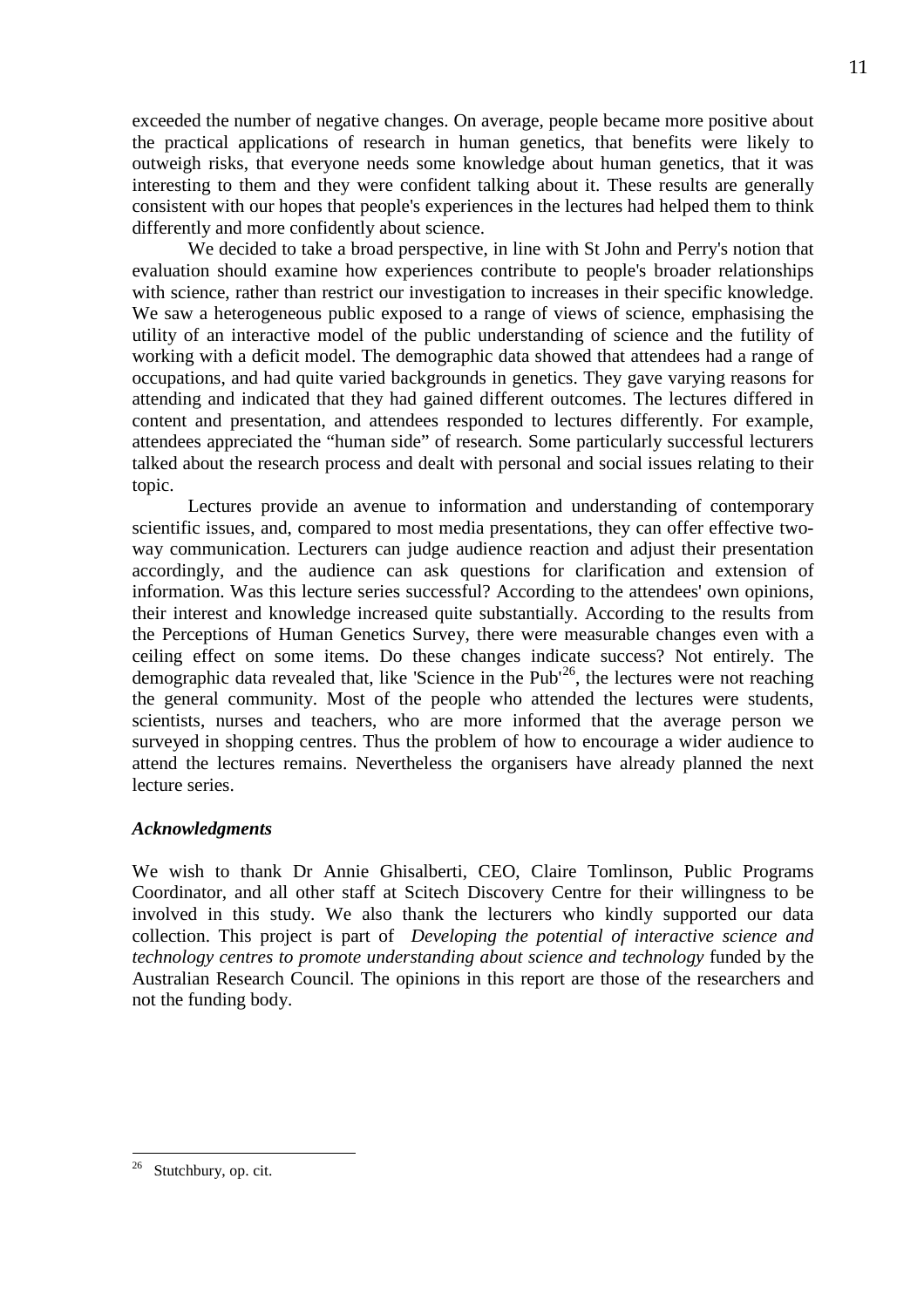

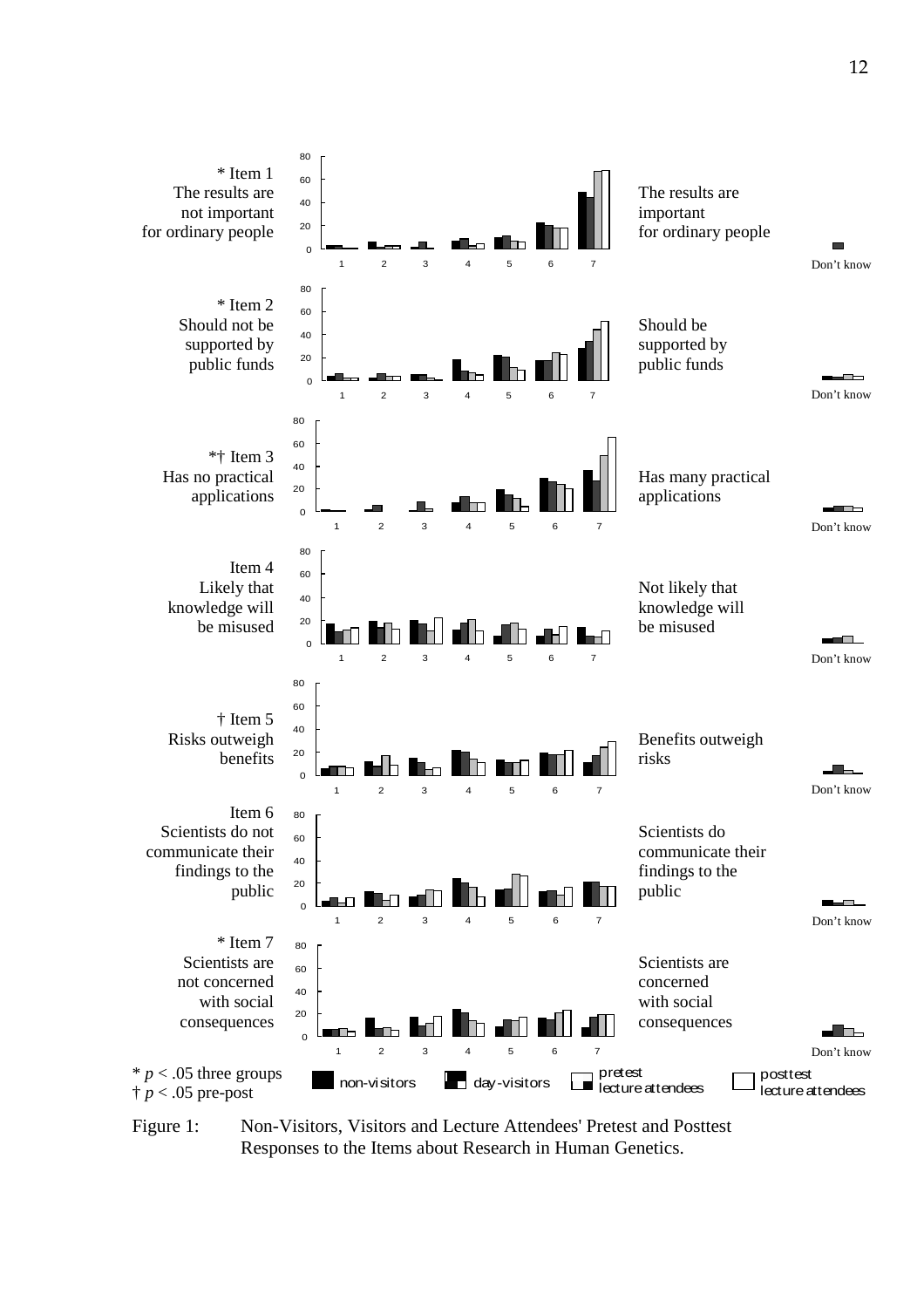



Figure 2: Non-Visitors, Visitors and Lecture Attendees' Pretest and Posttest Responses to the Items on Learning about Human Genetics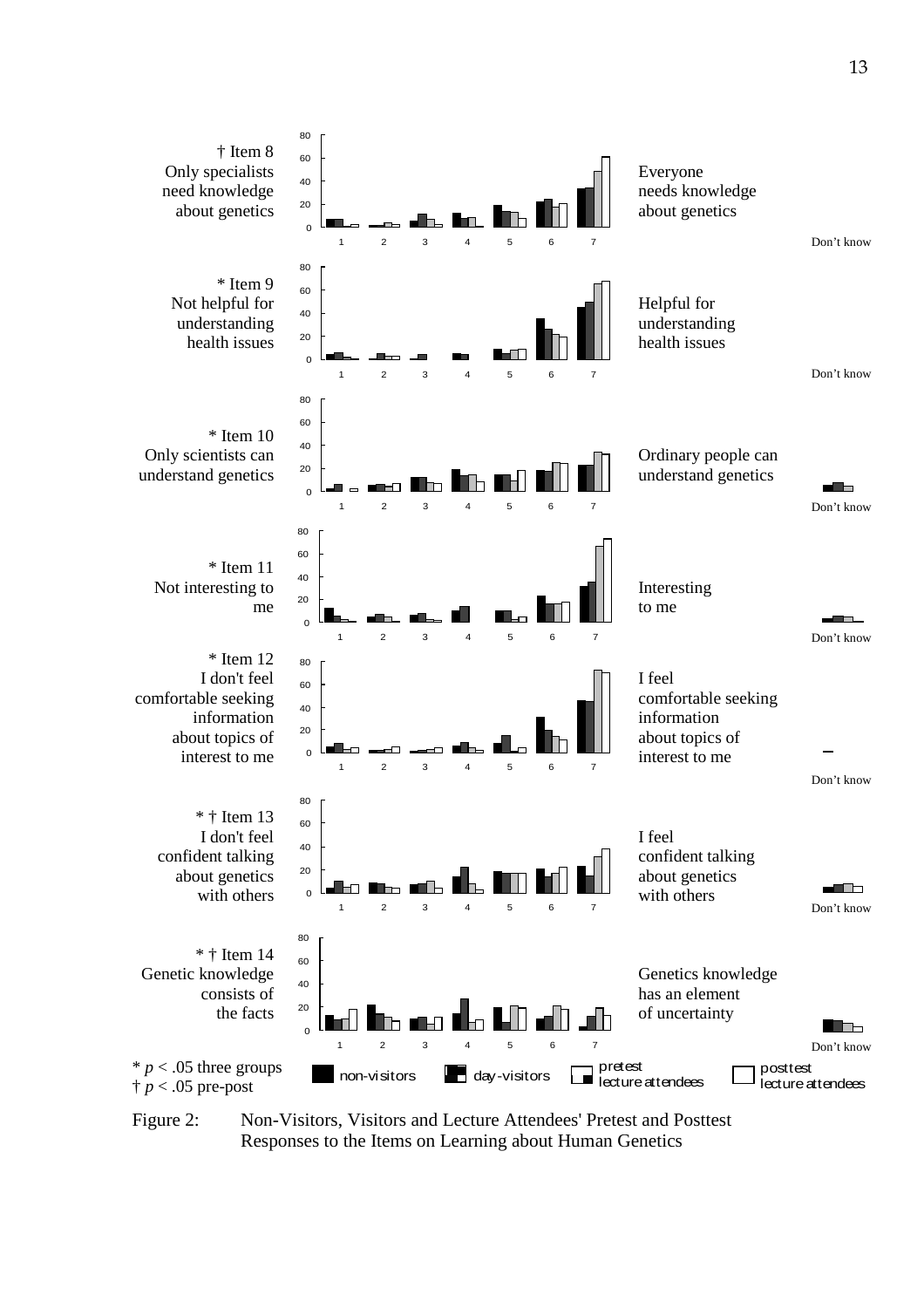

Figure 3. Responses to the Lectures of all Attendees